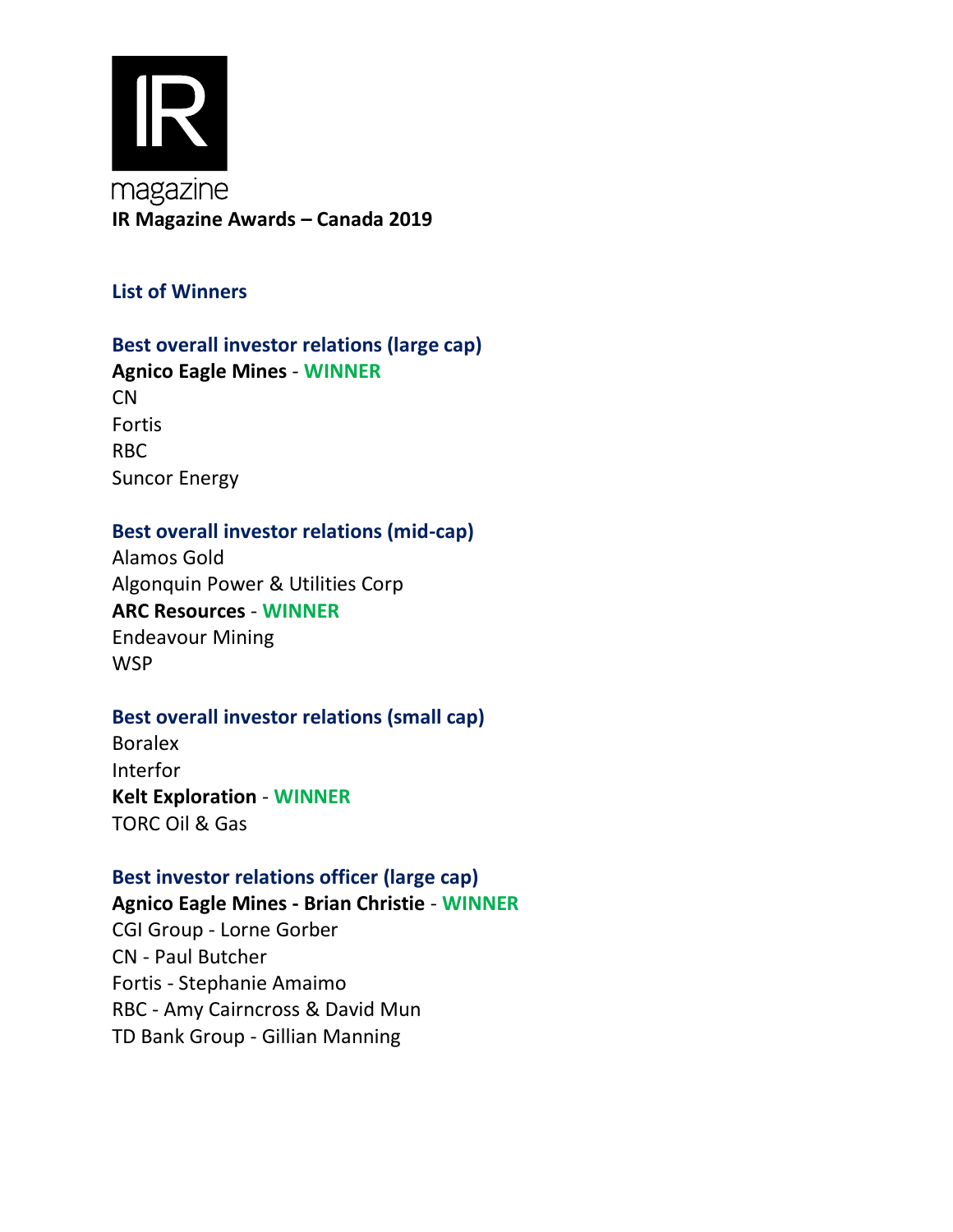

#### **Best investor relations officer (small & mid-cap)**

Alamos Gold - Scott Parsons **ARC Resources** - **Bevin Wirzba** - **WINNER** Boralex - Marc Jasmin Crescent Point Energy - Shant Madian Endeavour Mining - Martino De Ciccio WSP - Isabelle Adjahi

# **Best IR by a senior management team (large cap) Agnico Eagle Mines - Sean Boyd, CEO & David Smith, CFO** - **WINNER**  Brookfield Asset Management - Bruce Flatt, CEO & Brian Lawson, CFO RBC – Rod Bolger, CFO & David McKay, CEO Suncor Energy - Alister Cowan, CFO & Steve Williams, CEO TransCanada - Russ Girling, CEO & Don Marchand, CFO

## **Best IR by a senior management team (small & mid-cap)**

**Algonquin Power & Utilities Corp - Ian Robertson, CEO, David Bronicheski, CFO** - **WINNER** Kelt Exploration - David Wilson, CEO, Sadiq Lalani, CFO SSR Mining - Paul Benson, CEO & Gregory Martin, CFO TORC Oil & Gas - Brett Herman, CEO & Jason Zabinsky, CFO Whitecap Resources - Grant Fagerheim, CEO & Thanh Kang, CFO

#### **Best financial reporting**

**Agnico Eagle Mines** - **WINNER** Fortis RBC Suncor Energy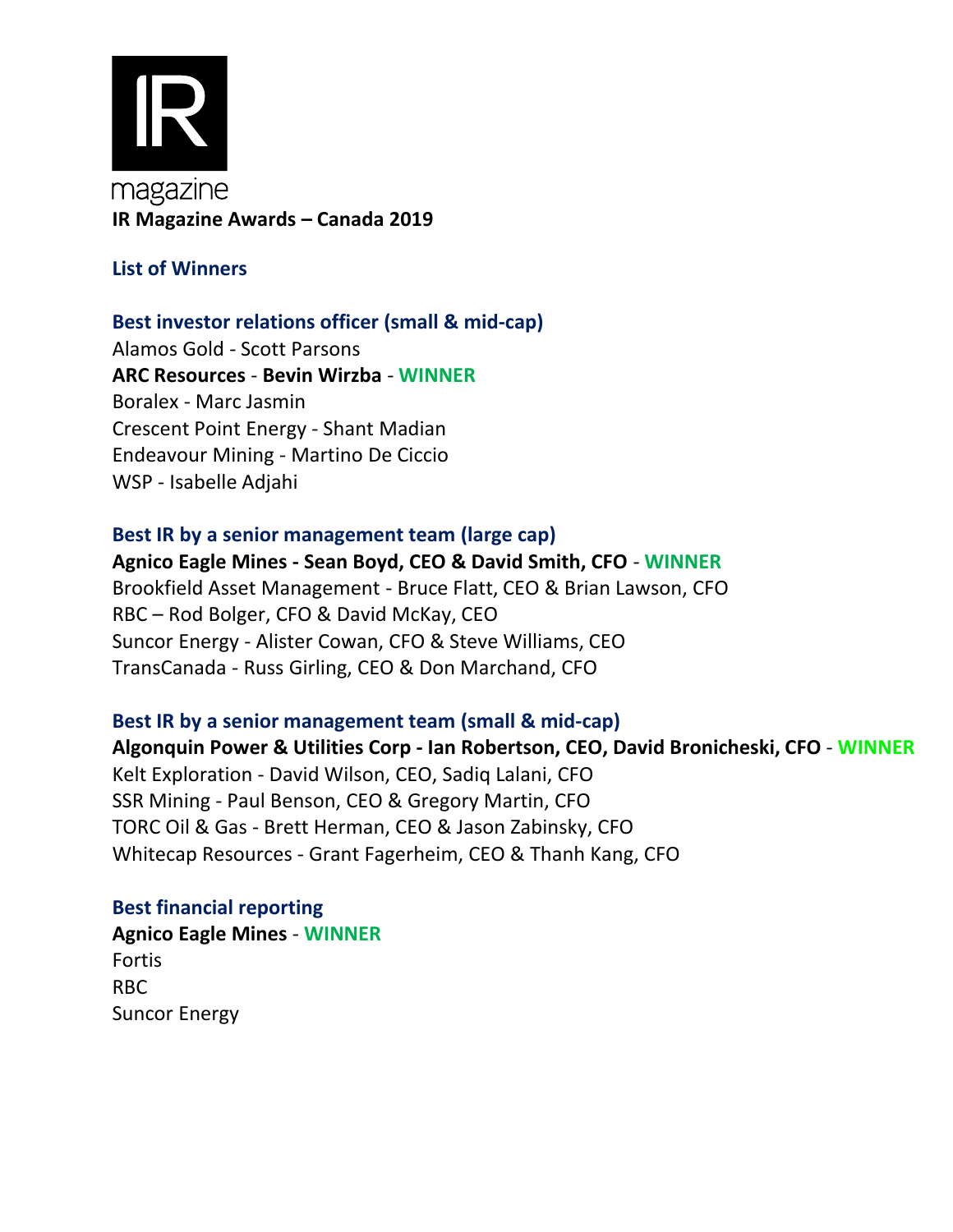

# **Best investor meetings**

Canadian Pacific Railway CN Goldcorp Kinaxis **RBC** - **WINNER**

# **Most progress in IR**

Barrick Gold **BlackBerry** Bombardier **Gibson Energy** - **WINNER** Yamana Gold

#### **Best IR by a Canadian company in the US market**

Agnico Eagle Mines **BlackBerry** Canadian Pacific Railway **CN** - **WINNER** Lululemon Waste Connections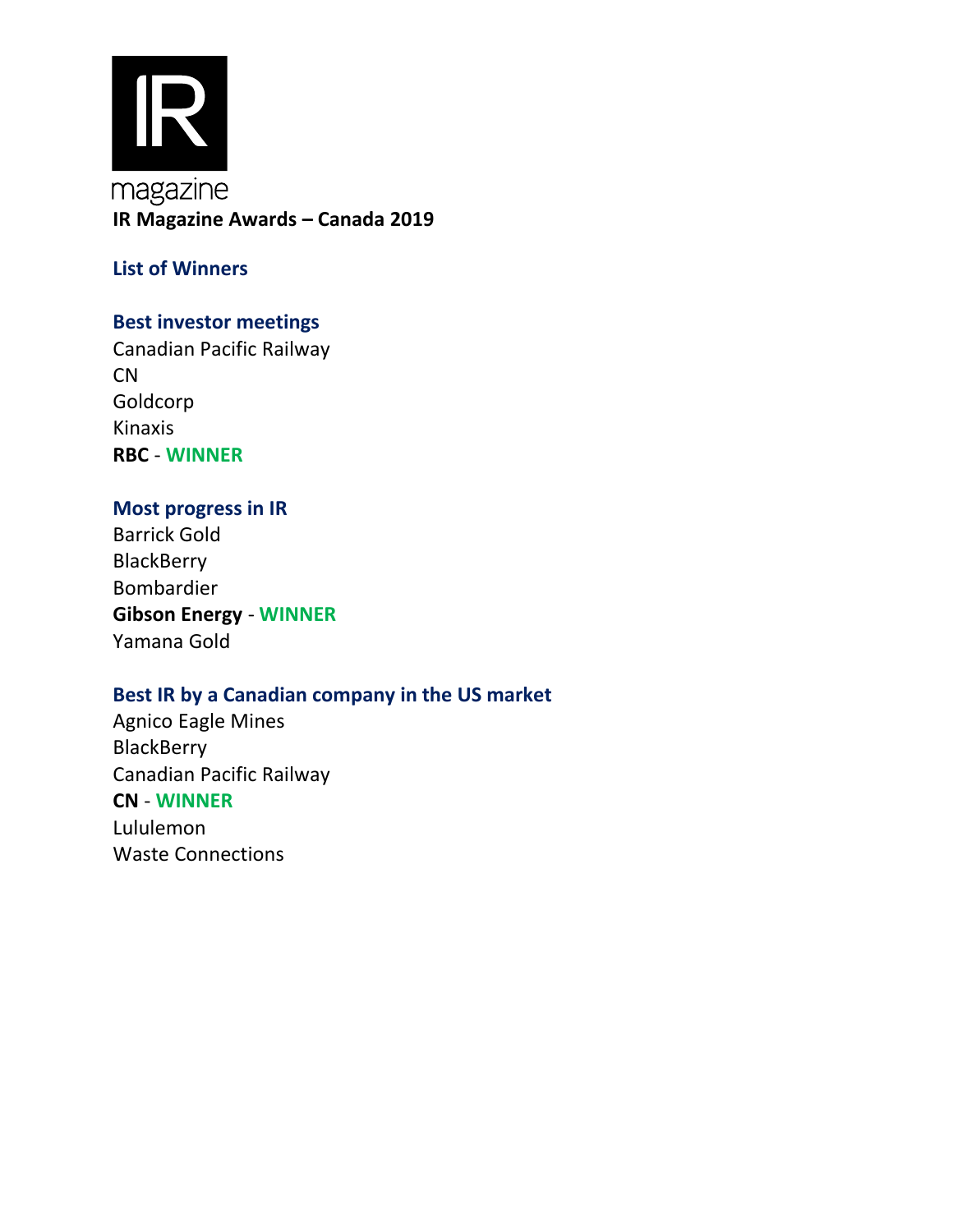

#### **Best in sector**

# **Consumer discretionary Air Canada** - **WINNER** Canadian Tire Corporation Cineplex Entertainment

Spin Master

## **Consumer staples**

Saputo **Dollarama** - **WINNER** Loblaw Companies Metro

#### **Energy**

Vermilion Energy ARC Resources Gibson Energy **Suncor Energy** - **WINNER** TransCanada

#### **Financials & real estate**

BMO Financial Group Brookfield Asset Management Manulife Financial **RBC** - **WINNER** TD Bank Group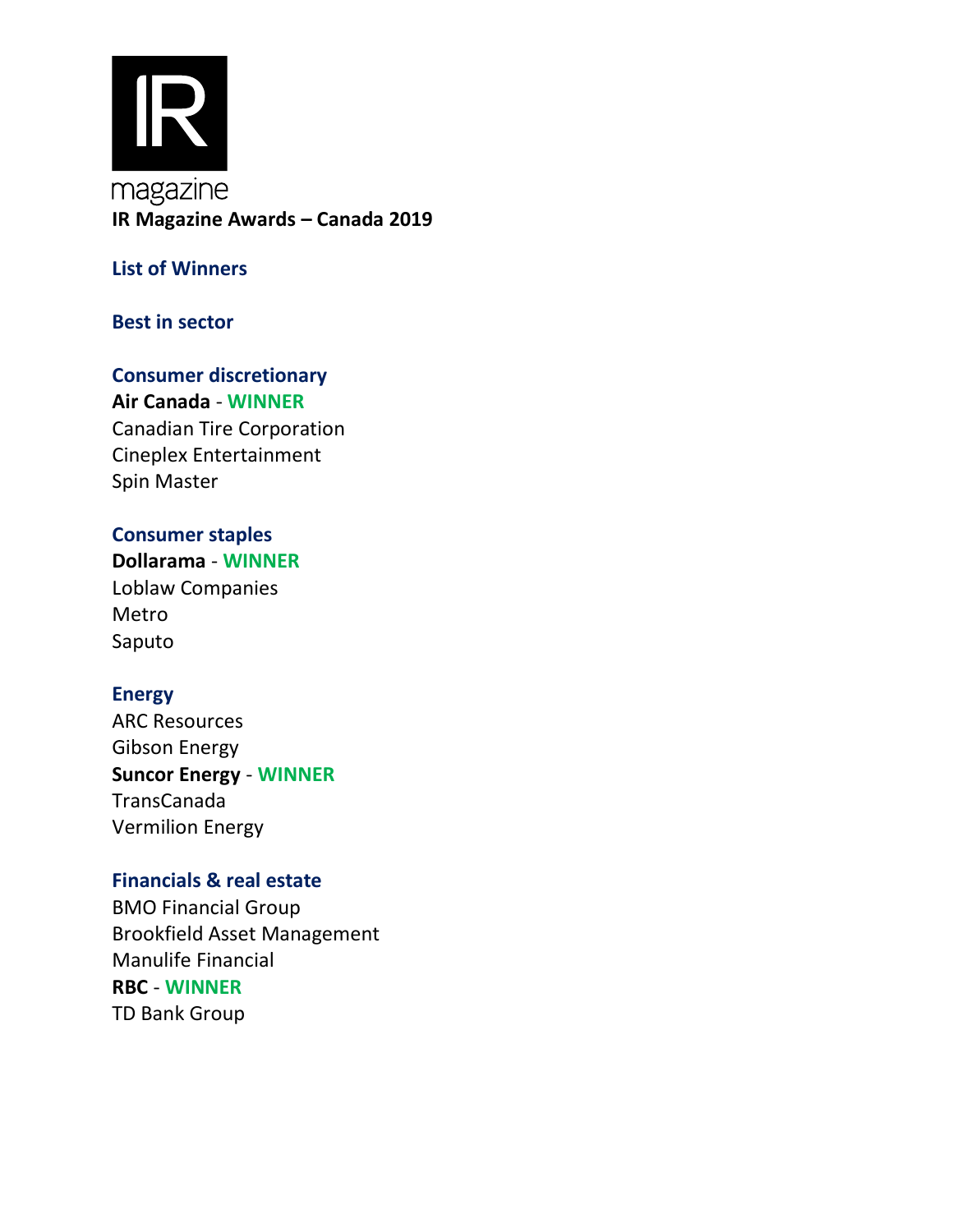

# **Industrials**

Bombardier Canadian Pacific Railway **CN** - **WINNER** Waste Connections **WSP** 

# **Information technology & communications**

**BCE BlackBerry** Celestica **CGI Group** - **WINNER** Kinaxis OpenText Corporation Shopify **TELUS** 

#### **Materials**

# **Agnico Eagle Mines** - **WINNER** Alamos Gold Endeavour Mining Lundin Mining Corporation Teck Resources

## **Utilities**

Algonquin Power & Utilities Corp Boralex Brookfield Renewable Partners **Fortis** - **WINNER** Northland Power